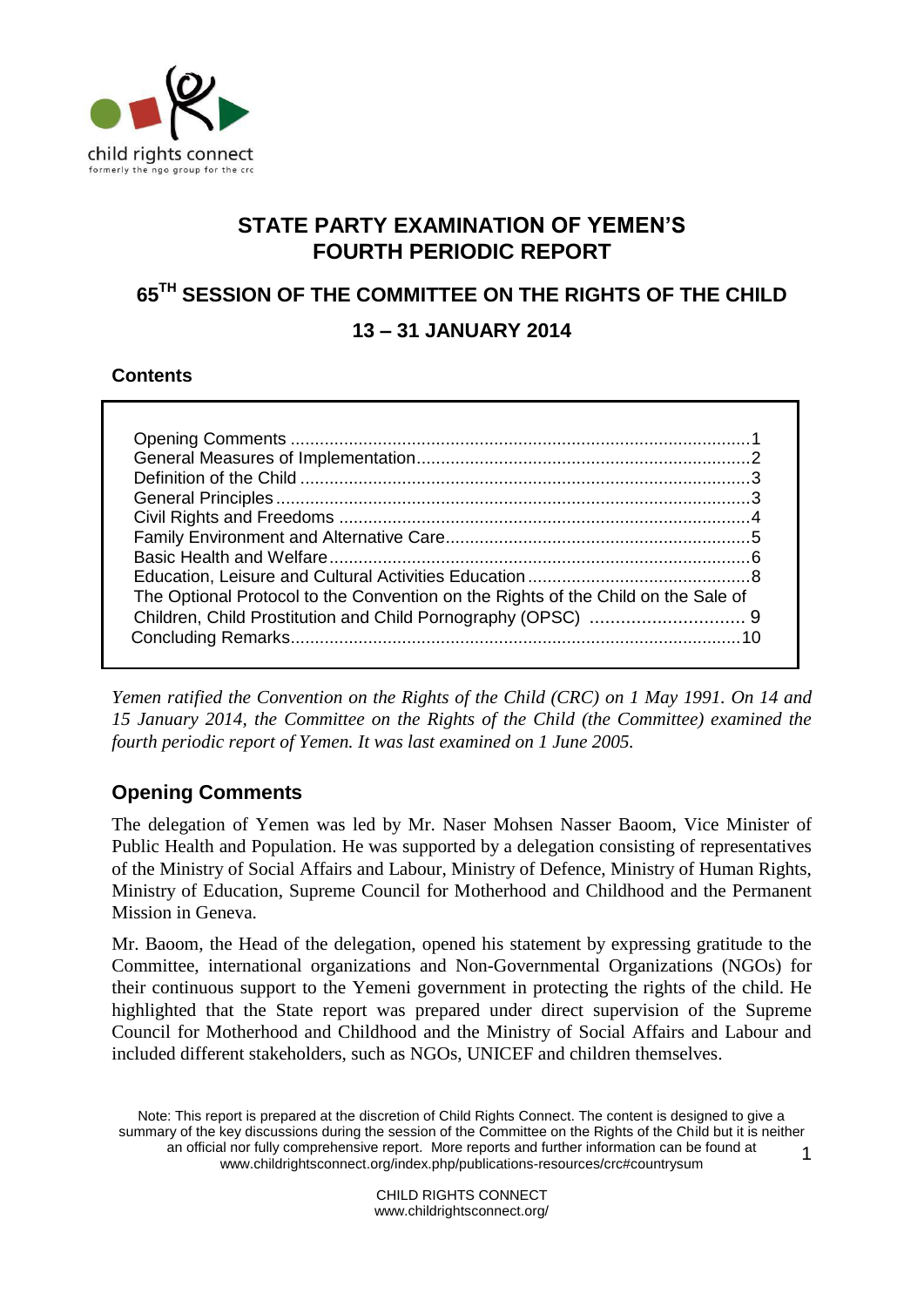Despite the 2011 crisis, which triggered tremendous challenges and difficulties, Mr. Baoom emphasized important progress made by the State Party in protecting the rights of the child, including a review of 54 laws and regulations, which had been amended on the basis of the Committee's Concluding Observations of 2005. He presented achievements made in the field of health, particularly the decrease in infant and maternal mortality, as well as in education, particularly the increase in enrolment rates and retention of girls in primary schools.

Mr. Baoom stated that the National Dialogue Conference (NDC) was revisiting the Yemeni Constitution in view of the constitutional referendum in February 2014 and had launched a public debate to ensure that the rights of the child will be enshrined in the draft Constitution.

Ms. Yasmeen Muhamad Shariff, the Coordinator of the Task Force for Yemen, commended the delegation for delivering the Written Replies to the List of Issues despite the narrow time frame. She stated that the Committee was conscious of the difficult political situation in the country and inquired about the impact of the crisis on the implementation of children's rights and policies.

### <span id="page-1-0"></span>**General Measures of Implementation**

### *Legislation*

The Committee noted that the State Party's Written Replies to the List of Issues had provided clarifications on the amendments related to rights of the child that had been incorporated in the draft Constitution. The Committee asked more specifically about the timeframe for the adoption of these amendments. It also enquired about the work of the Committee for the Codification of Sharia Law and its impact on the proposed amendments in relation to the rights of the child.

The delegation explained that the amendments were discussed within the NDC and would be approved during the final joint session, planned for February 2014. After that, the adopted amendments would be submitted to the Constitutional Committee. The delegation said that a constitutional referendum was planned to be held after the final session of the NDC. The delegation explained that the constitutional amendments included a definition of the child in line with the CRC, a minimum age of criminal liability, a minimum age of marriage and the prohibition of death penalty for juvenile offenders.

### *Independent monitoring institution*

The Committee asked for clarification about the establishment of an independent National Human Rights Institution (NHRI) as well as a National Observatory of Children's Rights (The Observatory). The Committee asked for more details about the Observatory's mandate and inquired whether children could directly participate in its activities.

The delegation explained that in June 2012 a governmental decree had established a technical committee tasked with preparing the legal project on NHRI. The committee had conducted visits to different countries, such as Morocco, Qatar and Jordan, to learn best practices in establishing an independent NHRI. The delegation stated that the final draft law on NHRI had been completed in 2012 and was currently waiting to be approved by the House of Representatives.

Regarding the Observatory, the delegation explained that its main mandate was to monitor and report child abuses, as well as to collect comprehensive data and statistics related to the rights of the child. An inter-ministerial committee had been holding meetings with members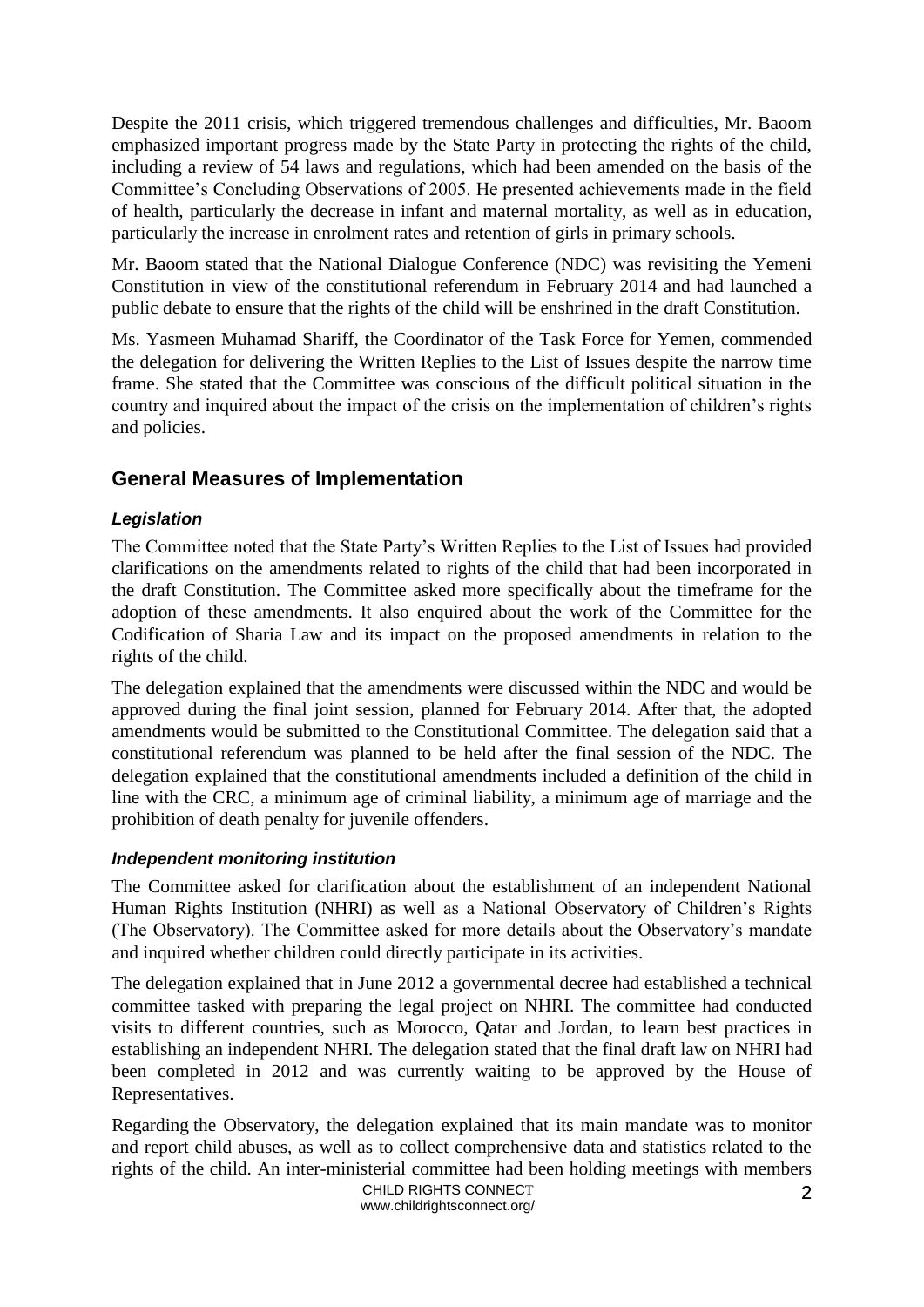of NGOs in order to prepare the launch of the Observatory. Workshops were organized in order to include children in the preparatory process. Eventually, the delegation informed the Committee that children would be able to participate in the activities of the Observatory.

### *Budgetary allocations*

The Committee expressed concern about the negative impact of the economic crisis, the 2011 events and the widespread corruption on the country's budget. The Committee enquired whether the State Party had any plans to address the lack of a specific budget allocated to children's rights. The delegation stated that a new Committee on Child Affaires had been set up in order to discuss specific budgetary allocations on children. The delegation explained that the Committee worked jointly with representatives of the Ministry of Education and Ministry of Health.

### *The role of civil society*

Concerning the political polarization of the NGOs since 2011, the Committee asked how the government had prevented that children would be affected by this phenomenon. The delegation stated that measures had been taken to ensure that the rights of the child prevailed over political affiliations of NGOs. For this purpose, civil society organisations had been invited to actively cooperate with the government and be part of the National Network on Rights of the Child. The delegation also explained that governmental agencies worked with UNICEF on a regular basis. Finally, NGOs and UNICEF had been invited to debate and comment on constitutional amendments made within the NDC framework.

# <span id="page-2-0"></span>**Definition of the Child**

The Committee expressed concern about the lack of a consistent definition of the child in legislation as well as the lack of action to harmonize domestic legislation with Article 1 of the CRC. The Committee noted that despite the Concluding Observations of 2005, no improvements had been made by the State Party in adopting a minimum age for marriage and in increasing the minimum age under relevant topics, such as criminal liability (currently set at 7) and labour, in conformity with international standards.

# <span id="page-2-1"></span>**General Principles**

### *Non-discrimination*

The Committee expressed concern about discrimination against certain groups of children, including girls, children born out of wedlock and children with disabilities. It asked whether there had been any comprehensive strategy to integrate these groups of children and if social assistance had been improved. The Committee also asked about detailed information on measures taken by the State Party to prevent discrimination against *Adkham* marginalized children.

The delegation informed the Committee that there had been measures taken to eliminate discrimination against certain groups of children. As a matter of example, the delegation mentioned the National Strategy for Education (2012-2016), which targeted marginalized children, children with disabilities and the *Akhdam* marginalized children. It also stated that an inclusive education had been promoted.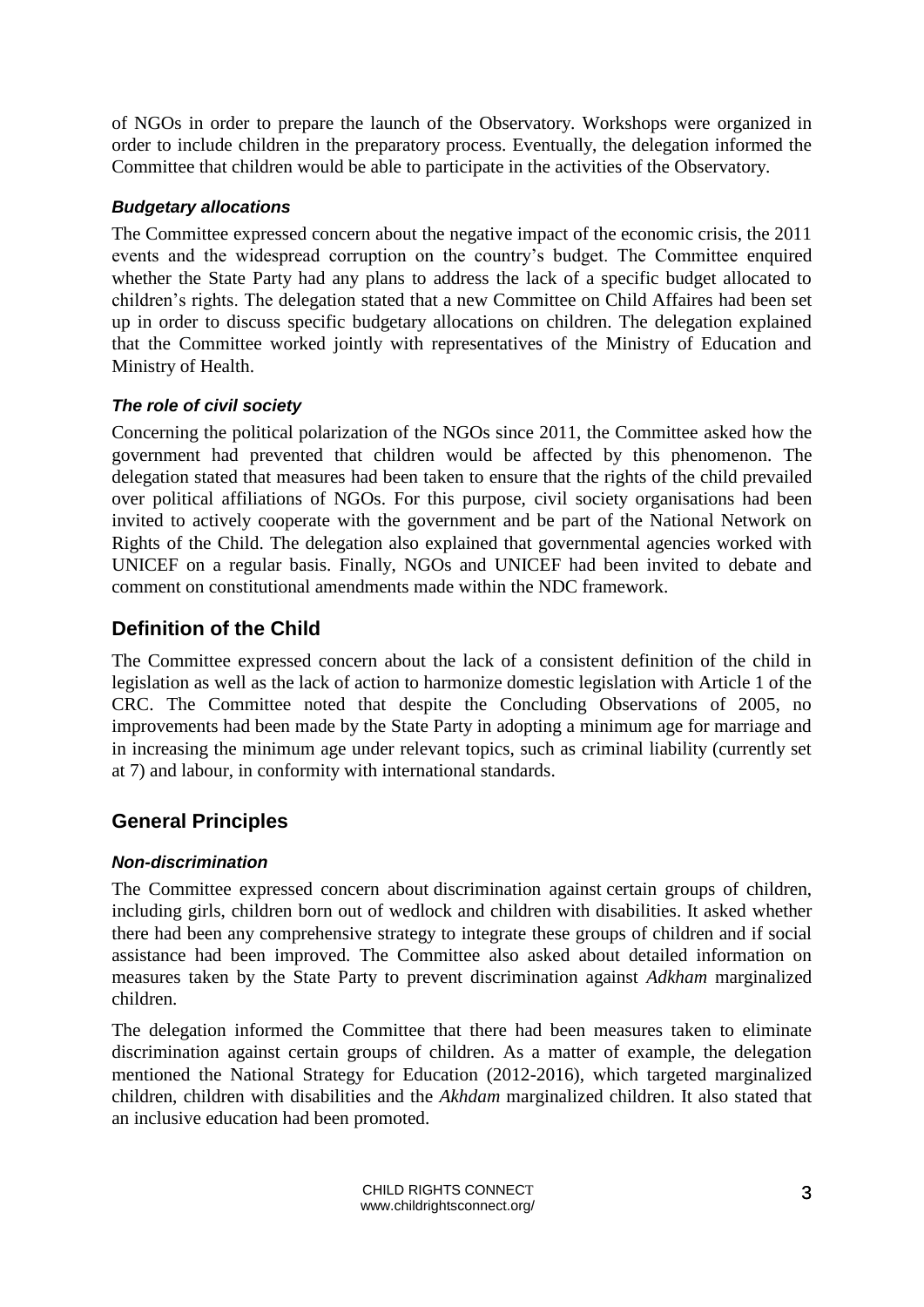### *Best interest of the child*

The Committee commended the State Party for having included the principle into the Children's Act. In this regard, the Committee asked what measures had been taken to implement the principle in line with Article 3 of the CRC. It also investigated inquired whether the best interest of the child was taken into consideration in relation to children of parents on death row. The Committee asked more specifically whether media published information on death penalty enforcements and if the best interest of the child was considered in these cases.

The delegation said that the best interest of the child was taken into consideration. The delegation explained that, executions were not mediatized and children of convicted inmates had the right to visit their parents. There were also Social Care Centres taking care of children whose parents had been executed.

### *The right to life, survival and development*

The Committee expressed concern about the slow progress in reducing child mortality rates, reporting the example of under-five mortality rate, which were 100 deaths per 1000 live births.

The Committee also expressed concern about the fact that more than 100 children remained currently at risk of being sentenced to death and that individuals had been sentenced to death and/or had been executed even though they were under 18 years at the time of having committed their alleged crime. The Committee also noted significant challenges in relation to age determination of juvenile offenders, predominantly due to the lack of birth registrations as well as the lack of specialized forensic doctors. Eventually, the Committee asked about the mandate and function of the Forensic Committee.

The Committee also regretted the execution of the juvenile Mohammed Abdulkarim Haza'a, in March 2013, and asked detailed information about the moratorium on capital punishment for child offenders announced in September 2013 by the President Abd Rabbuh Mansur Hadi. The delegation explained that all doubtful death penalty sentences had been suspended and that the age of concerned individuals was currently under forensic examination. The delegation acknowledged that the lack of birth registrations undermined the age verification process. The delegation informed the Committee that a decree had been issued to establish a Forensic Committee with the mandate to review all doubtful cases. Moreover, State Party's forensic specialists had received trainings from the Jordan Centre for Forensic Analysis. Finally, the delegation explained the role of the Forensic Committee, specialized in legal medicine, which had the mandate to review doubtful cases. The delegation promised to expand the mandate and membership of the Forensic Committee in order to analyse concerned cases more effectively.

### <span id="page-3-0"></span>**Civil Rights and Freedoms**

### *Birth registration*

The Committee asked what specific measures had been taken in order to increase birth registration rates. The Committee further noted that despite the Prime Minister's decision number 120 (2006) which made birth registration free of charge, there had been cases when parents had to pay for birth certificates, due to the high rate of corruption among officers. Moreover, the Committee expressed concern about urban-rural disparities related to birth registration. In this regard, the Committee asked whether awareness raising campaigns had been carried out in remote areas.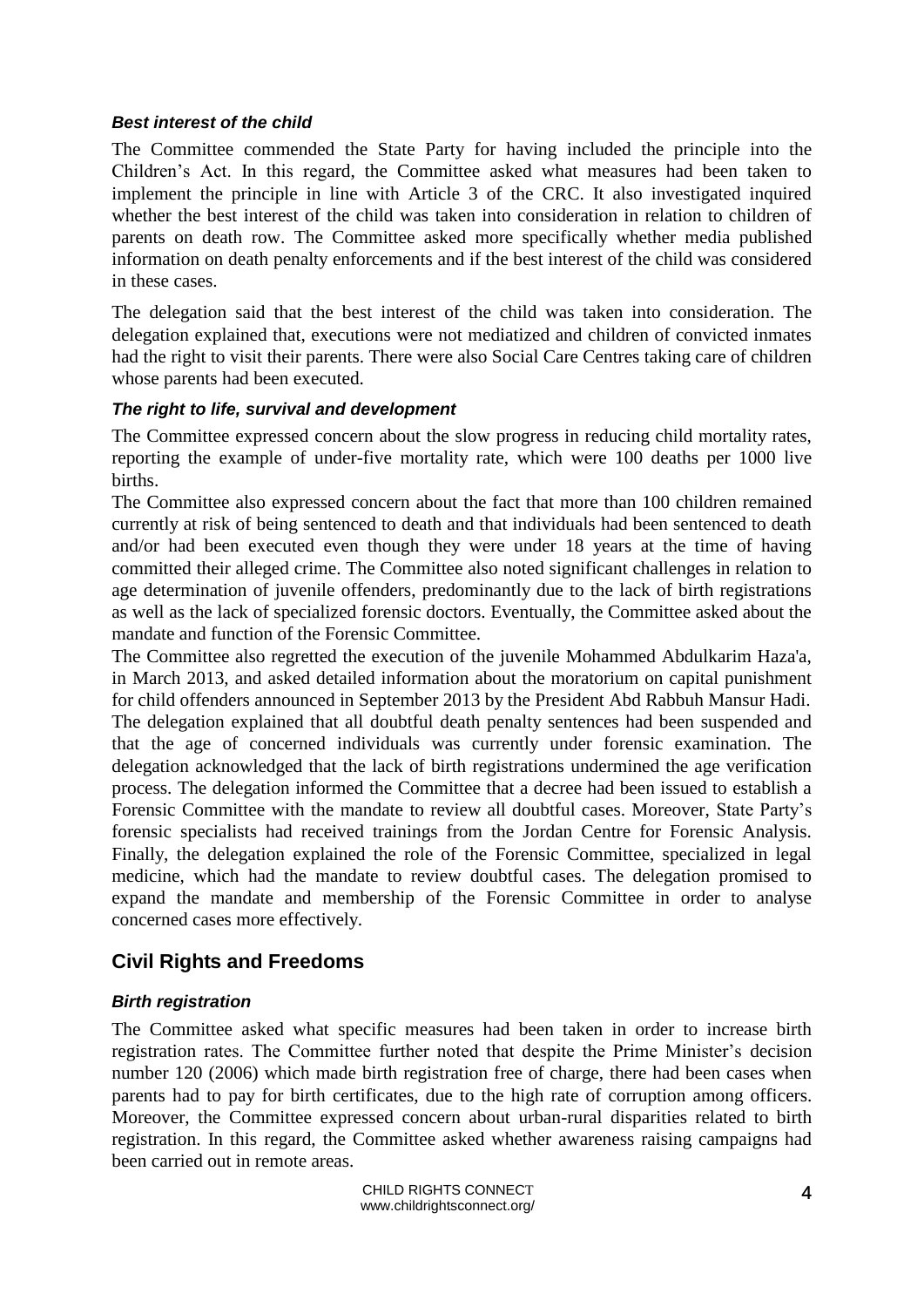The delegation acknowledged that despite the National Strategy on Birth Registration (2008), only 22 per cent of children had been registered. The delegation also stated that the Ministry of Health and Population, as well as NGOs and international organisations, had carried out promotional activities in hospitals during the period of 2012-2013 in order to raise awareness about the importance of birth registrations.

### *Nationality*

The Committee expressed concern about Article 4 of the Nationality Act number 6 of 1990, which stated that "anyone born in Yemen to alien parents who resided in Yemen until he attained majority (…)" was granted the Yemeni nationality, unless the individual was mentally disabled. The Committee asked what measures had been taken to address this provision that violated the rights of children with disabilities as well as the CRC general principle on non-discrimination.

The delegation said that the Committee's recommendations regarding this Article would be taken into account. An amendment would be prepared and submitted to the House of Representatives for adoption.

### *Corporal punishment*

The Committee was concerned that corporal punishment was prohibited, but not criminalized. In this regard, the Committee asked the delegation what measures are taken to stop corporal punishment in homes and schools.

The delegation noted that the issue of criminalization of corporal punishments was taken to the drafting process of the new constitution. Corporal punishment should be prohibited and criminalized both in schools and in families, if it is detrimental to the mental and physical health of the child. As to the corporal punishment in schools, the Ministry of Education issued guidance to replace corporal punishment by alternative methods of discipline.

# <span id="page-4-0"></span>**Family Environment and Alternative Care**

### *Adoption and alternative care*

The Committee was concerned that alternative care was only available in 25 per cent of the Yemeni territory and necessary alternative service for children was mainly provided by NGOs and the family foster care (*Kafalah*). In this regard the Committee asked about measures taken to tackle the issue of alternative care as well as about the functioning of the *Kafalah* system. It asked about minimum living conditions set out for the orphanage centres and whether quality of care service was being monitored. Eventually, the Committee asked whether there was a specific complaint procedure allowing children to report abuse or neglect. Finally, the Committee asked if adoption was possible for non-Muslim children.

The delegation stated that the Ministry of Social Affairs provided necessary alternative services for children. A specific Code of Procedure was set out to promote rights and responsibilities of orphan children. Moreover 1.1 million dollars from the Social Solidarity Fund were devoted to take care of orphans as well as of widows with children. Regarding the family foster care, the delegation indicated that more than 1000 children benefited from the *Kafalah* system. The delegation explained that the *Kafalah* system was regulated by strict procedures and concerned families must meet certain conditions to be considered. Regarding non-Muslim children, there was not a specific procedure for adoption.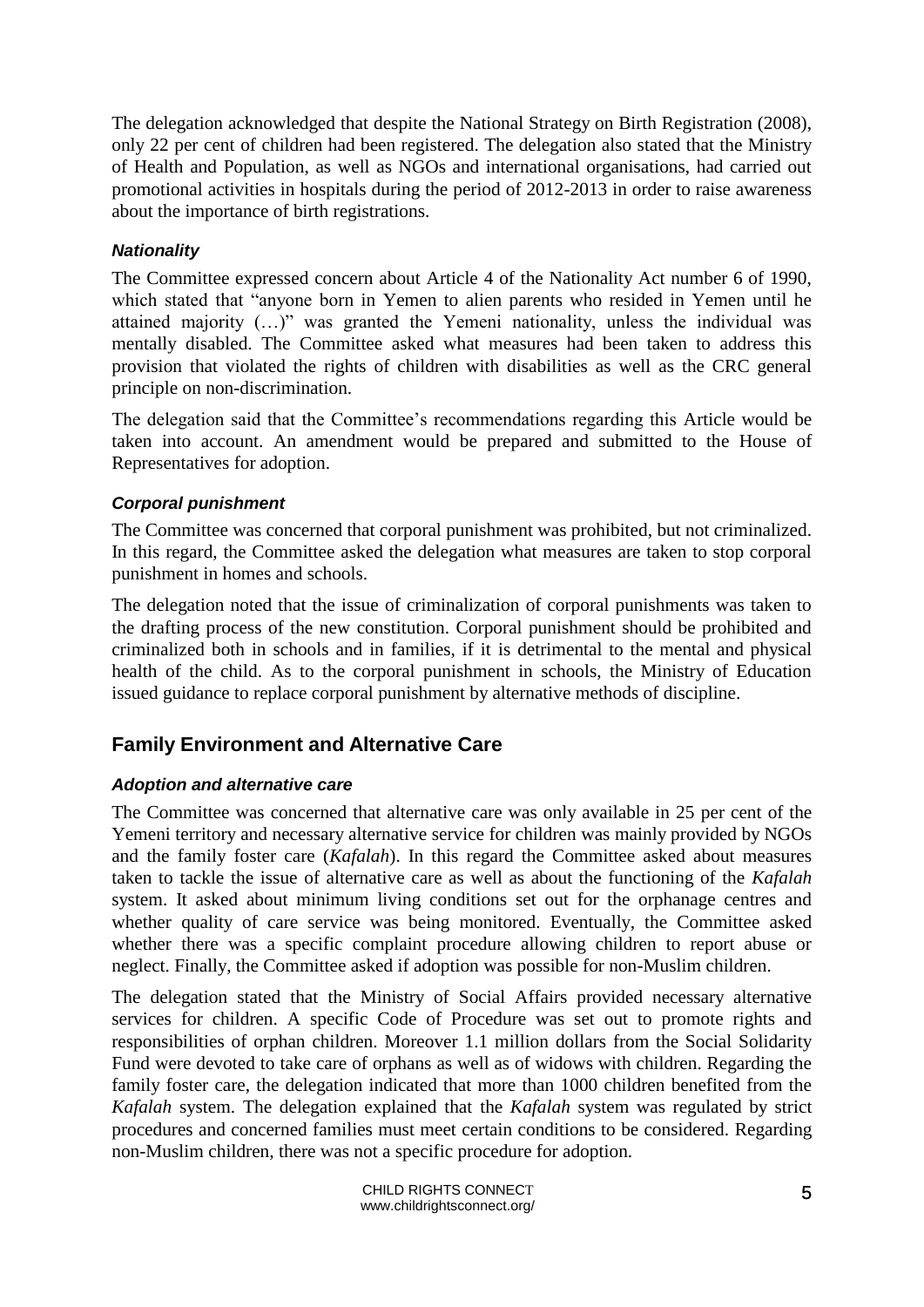# <span id="page-5-0"></span>**Basic Health and Welfare**

### *Children with disabilities*

The Committee was concerned about stigmatization of children with disabilities and asked for more information regarding policies on inclusive education and awareness raising campaigns to fight discrimination and facilitate integration.

The delegation informed the Committee about several health service programmes, including the activity of the Fund for the Care and Rehabilitation of the Disabled, which provided assistance, care and trainings for more than 170 000 beneficiaries Moreover the delegation stressed the importance of an early diagnosis of children with disabilities. For this purpose a joint project with the Development Fund on a Handbook to determine early disabilities was launched. The delegation explained difficulties in fighting social stigma of children with disabilities. In this regard, awareness-rising campaigns on inclusive education were launched, and 682 teachers were trained in the fields of teaching children who are deaf and have weak eyesight.

### *Health services*

The Committee was concerned about worsening of health care services particularly decrease in vaccinations, destruction of health facilities and lack of comprehensive data on health services. The Committee also inquired about decrease in budgetary allocations to health services after the 2011 crisis.

The delegation explained difficulties in delivering health services, primarily due to the 5.6 per cent drop in budget for the Ministry of Health, the lack of infrastructure and equipment. In this regard, the delegation informed about an ongoing programme on access to health in remote areas. This includes establishment, in cooperation with the World Bank of mobile health centres and services in order to reach the most vulnerable in remote areas of the country. Further on, the delegation explained that budgetary allocations to the Ministry of Health represented 3.5 per cent of the general budget and that the government was committed to increase these allocations.

The delegation also informed the Committee about the National Strategy for Health adopted in 2010. It consisted mainly of awareness raising campaigns on good nutrition, prevention of respiratory illnesses, reproductive health and vaccination. The success of State Party's awareness raising campaigns was explained by the delegation through the example of the Polio prevention campaign for children under-5. In February 2006, it targeted 4 million of children and had 98 per cent of success rate.

### *Chronic malnutrition*

The Committee expressed its concern about high rates of malnutrition among children. According to the UNICEF Smart Study, 58 per cent of Yemeni children were malnourished, which put them at risk of further complications and disabilities (blindness or hearing loss). Of these 58 per cent, 16 per cent were vulnerable to child mortality, because of low weight. The Committee inquired if there was a specific budget allocated to malnutrition.

The delegation reaffirmed its commitment to tackle malnutrition. Several awareness raising campaigns targeted to mothers and children had been organized in cooperation with government, NGOs and international organizations, including through educational channels on nutrition launched in public television. Moreover, the 1<sup>st</sup> Academic Conference on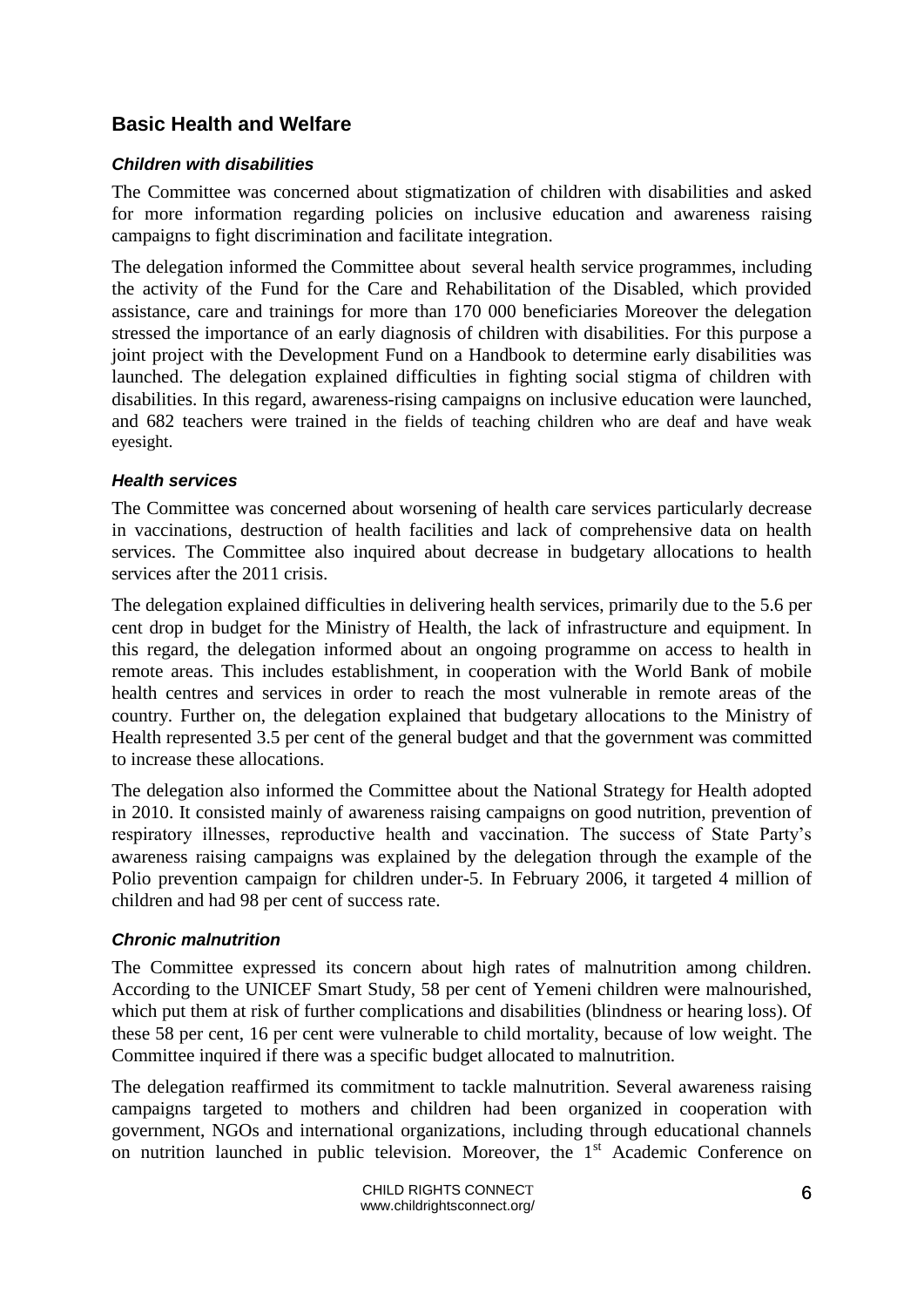nutrition was organized and proposed to include the issue of nutrition into school curriculums. Regarding budget allocated to malnutrition, international donors, such as UNICEF and the World Bank allocated respectively 53 million dollars and 17 million dollars to fight malnutrition. The delegation committed to increase budget allocated to the Ministry of Health, including on the issue of malnutrition.

### *Infant and young child feeding*

The Committee was concerned about inadequate infant feeding practices co-existing with high rates of child mortality and malnutrition, such as low rate of exclusive breastfeeding, habits of giving other liquids to babies prematurely (water, breast-milk substitutes). Despite the adoption of the National Nutrition Strategy and the decree number 18 of 2002 that translated the International Code of Marketing of Breast-milk Substitutes into domestic law, rates of exclusive breastfeeding had not increased. In this regard, the Committee asked what measures had been taken to implement the current legislation and, in particular, to regulate the industry of breast-milk substitutes.

The delegation responded that in 2013 awareness raising campaigns had been carried to target women and children in remote areas. Moreover, the Programme for Advice regarding Nutrition had provided information regarding breastfeeding to medical personnel. The delegation further explained that marketing of breast-milk substitutes was prohibited in hospitals and that the Ministry of Health had been directly cooperating with companies producing substitutes on the issue of non-aggressive marketing.

### *Harmful traditional practices*

The Committee was concerned about existent harmful traditional practices, such as child marriage, FGM or honour killings. In this sense, the Committee inquired about measures implemented to combat such practices, including legal action and awareness raising campaigns. The delegation explained that FGM was legally prohibited and a draft amendment on criminalization had been prepared and submitted for approval. The delegation further stressed the existence of National Strategy to combat FGM (2008). The delegation explained, that awareness raising campaigns to prevent FGM focusing on children in emergency cases and on children in remote areas were organized by the government in cooperation with NGOs. Regarding budget allocated specifically to eradication of traditional harmful practices, the State Party signed an agreement with UNICEF that will donate 60.000 dollars to deal with the issues of FGM and early child marriages.

### *Young people and adolescent health*

<span id="page-6-0"></span>The Committee inquired about adolescent health and asked whether adolescents could obtain medical treatment on a confidential basis. The delegation explained that the majority of its population is less than 20 years old. In this regard a programme on adolescent health had been established by the Decree 353 on Management of the Health of the Child and Adolescence. The delegation explained that, due to the 2011 crisis the programme could not be fully implemented. Some trainings and courses on reproductive health were delivered despite difficulties. A joint Committee between the Ministry of Health and the Ministry of Education integrated the issue of health into school curriculums. The same Committee had been working on a draft Action Plan on Adolescent Health for 2014.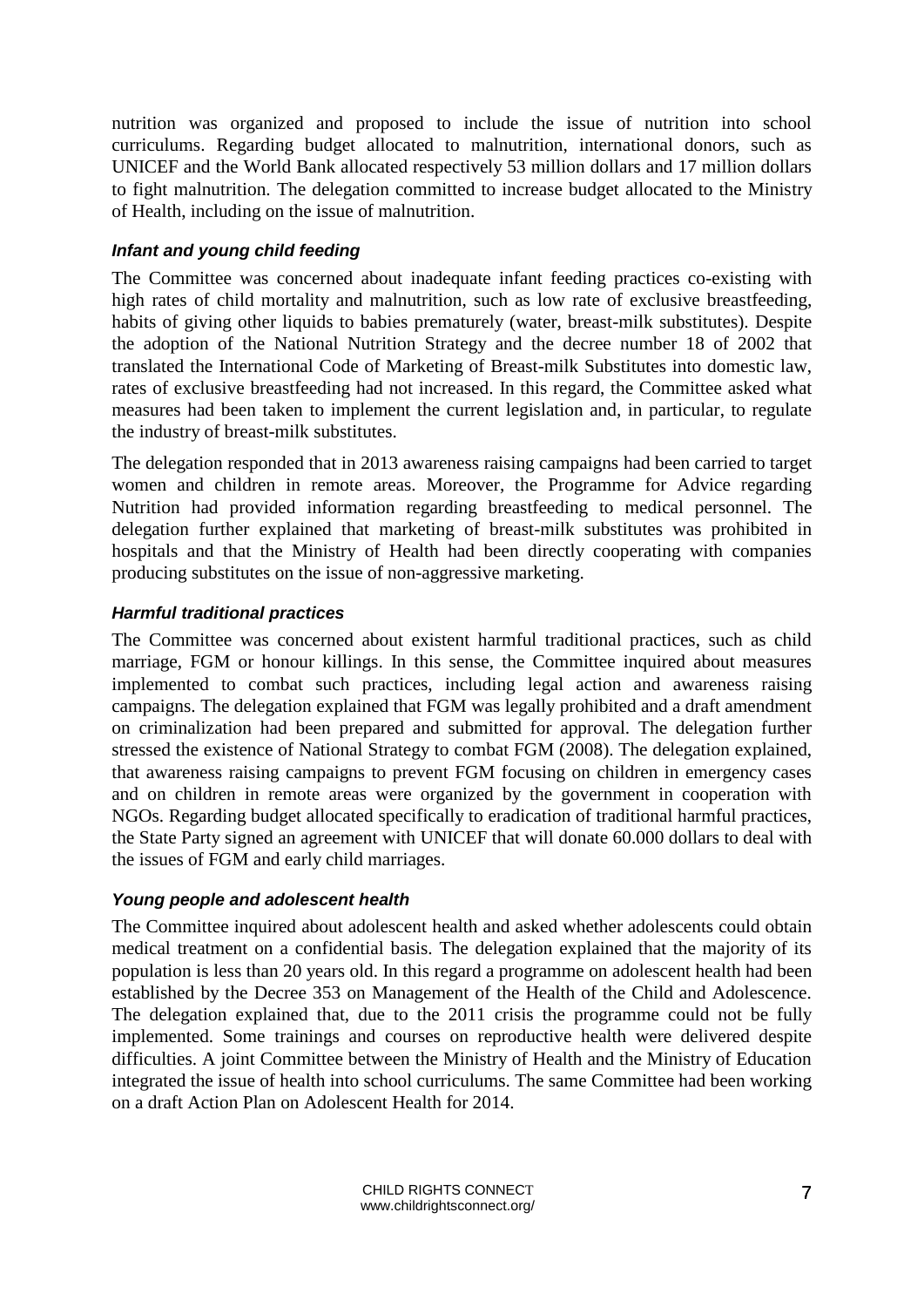# **Education, Leisure and Cultural Activities Education**

### *Education*

The Committee commended the State Party for increasing enrolment rates, particularly between 2005 and 2010. However it was concerned about an alarming percentage of children who left school and an increased gender gap in enrolment rates due to destruction of schools and social infrastructure during the 2011 conflict. The Committee also enquired about resources allocated to education. Finally, the Committee asked whether the government considered schools as an opportunity to strengthen patriotic sentiment, as there was a lack of comprehensive understanding of Yemen as one state.

The delegation emphasized its efforts in gender gap and drop-out rates reduction. For this purpose different incentives were launched, such as distribution of financial incentives, distribution of food, bags and stationary supplies or establishment of children friendly schools. Trainings to teachers were delivered in order to promote inclusive education: 682 teachers and administrators were trained in the field of teaching children who are deaf and new female teachers were trained and hired (the rate increased significantly ranging from 43 thousand in 2005-2006 to 65 thousand in 2011-2012).

Moreover the delegation explained that the Ministry of Education established by the Decree number 13 of 2010 an emergency Committee to survey damages in education premises, which included donors, NGOs and UNICEF. Projects to rehabilitate schools damaged or destroyed during the 2011 crisis were undertaken: 146 schools had been restored; new tools and supplies (computers, chairs, and furniture) were delivered. Psychological and counselling assistance to children and teachers were ensured in order to bring teachers and children back to schools. Patriotic sentiment had been built through civic education, sport and cultural activities as well as summer camps.

Finally, the delegation explained difficulties and challenges in education, such as drop in resource allocation to education after the 2011 crisis, lack of teachers (57.8 per cent of teachers did not have university degree), and lack of personnel such as medical staff or social counsellors.

### **Special Protection Measures**

### *Child labour*

The Committee expressed its concern about the fact that there were over three million of children working in the country although child labour was legally prohibited and the State Party joined the International Labour Office Conventions 138 and 182. The Committee asked whether any specific measures were taken to combat child labour (sanctioning employers, particularly in agriculture and fishing or organization of awareness raising campaigns) and whether children had time to leisure activity.

The delegation explained that statistics used by the Committee were not reflecting the reality of child labour in the State Party and that there were about 160.000 working children. The delegation explained that most of children were not involved in child labour, but were rather helping their families without being deprived of education. As to the leisure activity, schools were organizing cultural activities, sport lessons and summer camps. However children rather preferred to play at home, especially in remote areas.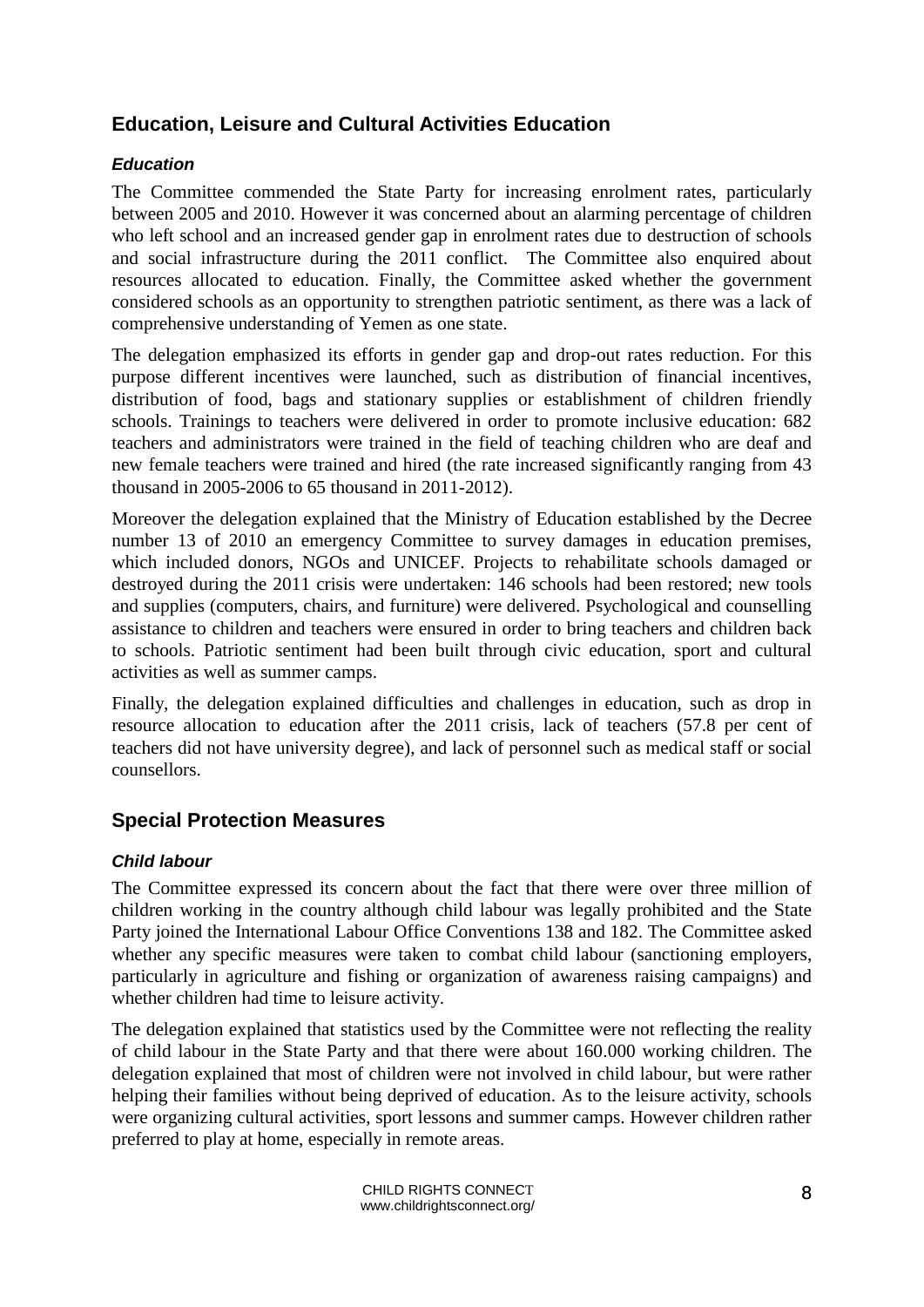### *Juvenile justice*

The Committee asked the delegation to comment on the minimum age of criminal responsibility, currently set at 7 years. It also asked what measures applied to minors and whether there were specific detention centres for minors as well as specific courts for juvenile offenders. The delegation committed to raise the minimum age of criminal liability to 12 years. For juvenile offenders under 12 years, only protection measures would be taken. Mitigated circumstances could be applied for juvenile offenders between 12-15 years old and juvenile offenders between 15-18 years old would be brought before special juvenile justice courts. For juvenile offenders between 15-18 years old a prison sentence ranging from 3 to 10 years was set for murder (any death penalty sentence pronounced cannot be carried out for individuals under 18).

The delegation further explained that an amendment was passed regarding *blood money*, stating that if a child is unable to pay blood money it cannot be detained if his tribe, clan, family or legal guardian agrees to pay the fine. Regarding juvenile offenders incarcerated in regular prisons, the delegation explained that children are detained separately from adults, in line with the Bangkok minimum rules. Efforts were also made in advancing alternative and conciliatory measures to detention for children in conflict with law, such as the establishment of a reconciliatory justice system. This led to significant decrease in litigations against children.

Eventually, the delegation stated that the technical committee on juvenile justice launched a friendly tribunal initiative as well as a pilot project on child friendly police.

# **The Optional Protocol to the Convention on the Rights of the Child on the Sale of Children, Child Prostitution and Child Pornography (OPSC)**

The Committee, asked for more information on measures taken to implement provisions under the OPSC. It also stressed that the principle of universal jurisdiction, allowing states to claim criminal jurisdiction over an accused person regardless of where the alleged crime was committed, and regardless of the accused's nationality should be established for crimes under the OPSC. The delegation confirmed that in addition to pre-existing provisions criminalizing sale of children and child prostitution, all abuses listed under the OPSC, precisely child prostitution, sexual abuse, child pornography, sale of children for adoption, labour or removal of organs were criminalized by the new draft law of October 2013, which was submitted for approval to the House of Representatives.

Regarding trafficking, the delegation described the draft law on trafficking in persons, including in children which strengthened sanctions for perpetrators. As a matter of example, perpetrator, including members of victim's family could be sentenced, under this draft law up to 10 years of incarceration and to high fines. The delegation also noted that a new National Strategy to combat all forms of trafficking in persons, including the smuggling of children had been drafted and should be adopted in the first half of 2014.

The Committee was concerned about impunity of perpetrators of abuses listed under the OPSC, particularly regarding transnational crimes committed between the State Party and Saudi Arabia. The delegation explained that extradition agreement was signed with Saudi Arabia, but the implementation was obstructed by difficulties in communication. The delegation noted that perpetrators were brought to justice once arrested, but arrest rates for sale and trafficking of children remained low.